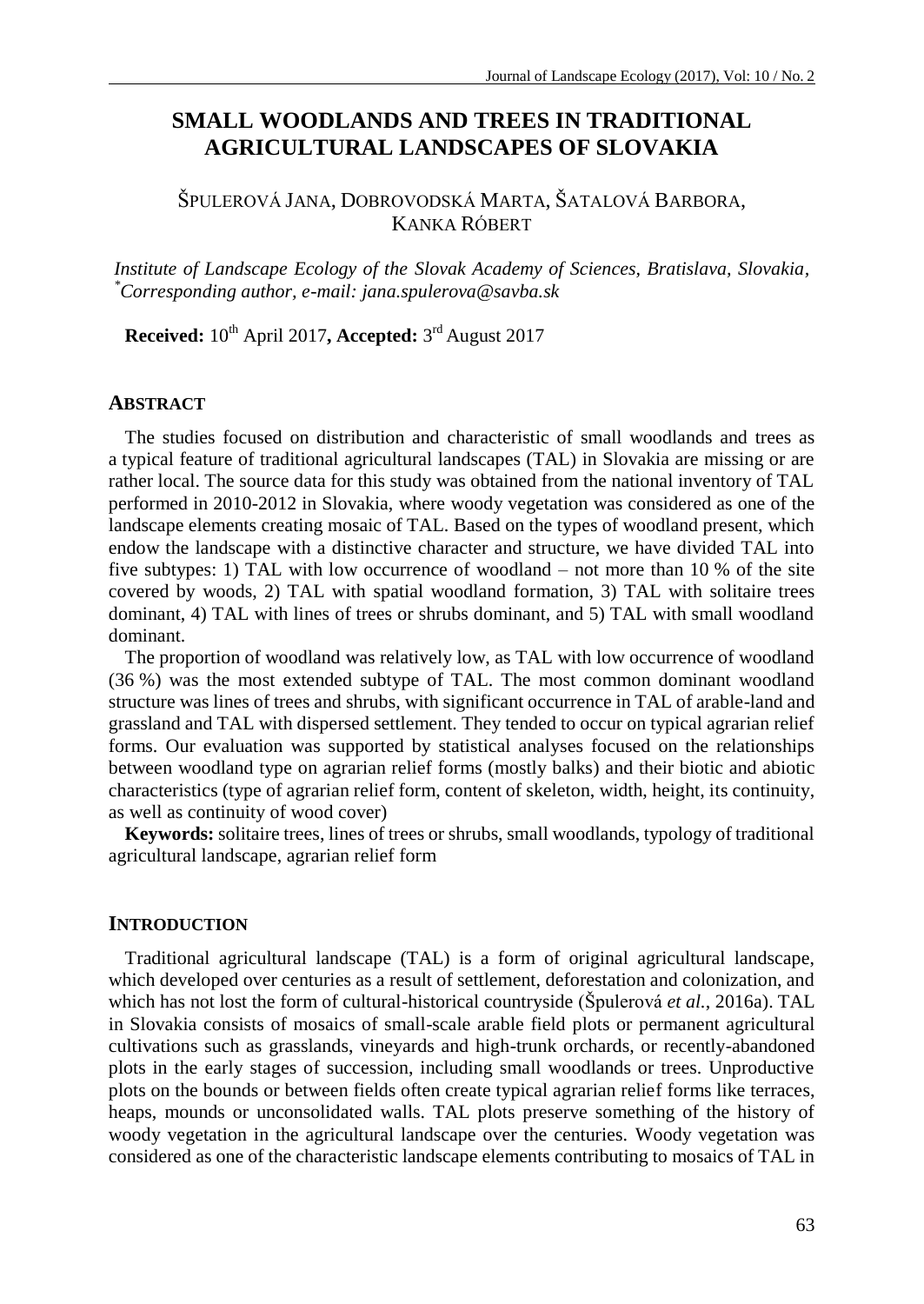the initial identification of TAL, which was carried out by visual interpretation of aerial photos (Dobrovodská *et al*., 2010).

The three typical woody vegetation features at the landscape level are hedgerows, riparian strips, and small remnants of prior woodlands (Welsch *et al*., 2014). The hedgerows or hedges are created by lines of shrubs or trees that were considered essential for marking ownership boundaries, and for keeping livestock in or out of fields in the past not only in Europe but also across the world (Harvey *et al*., 2005). The farming landscape is dotted with three main types of hedgerows: (1) natural woody, (2) planted woody and (3) herbaceous (Boutin *et al*., 2002). Some margins are wide, often referred to as buffer strips or headlands, which are managed differently from arable fields or grass crops. Thoughtful management of these different components – shrub layer, mature trees, base/bank, ditch and margins – is important. The managed hedgerow is a line of woody vegetation that has been so managed that trees no longer take their natural shape. This type of hedgerows define the landscape character of much of the UK (Rackham, 2001). In other cases, where the vegetation on the field margins has not been regularly mowed or cut, the hedges have developed spontaneously by succession; in some areas such hedges have become dominant (Barančok & Barančoková, 2016; Cook *et al*., 2005).

Small woodlands and scattered trees are a common feature of the rural European landscape (Centeri *et al*., 2016) and provide important ecosystem services to populations and human society. For example, the smaller-scale structural features of plant communities can modify microclimates, and so may produce distinctive spatial patterns in decomposition rates (Hastwell & Morris, 2013). The structure of the vegetation impacts ecosystem services such as ground water allocation, carbon and nutrient content of soils, aboveground and belowground biodiversity, and soil structure (Creamer *et al*., 2016). Despite their small size, scattered trees and forest patches support high levels of farmland biodiversity and they often act as refuges for biodiversity (Kalda *et al.*, 2015; Plieninger *et al*., 2015). Diverse dispersed communities in heterogeneous landscape mosaics ecosystems play a key role in ecosystem recovery (Escribano-Avila *et al.*, 2014). Within these scattered patches the structural complexity of the vegetation was a better predictor of woodland bird richness than remnant width. In the fields, there was also a positive correlation of number of species with the number of scattered trees retained (Lentini *et al*., 2011). Hedgerows are an attractive foraging habitat for native bees and support high densities of woodland-characteristic shrubs. These flowering shrubs are important in attracting bees that are otherwise uncommon in the landscape, including some species that are potentially valuable pollinators of agricultural crops (Hannon & Sisk, 2009). Hedgerows in agricultural landscapes can increase the connectivity between otherwise isolated plant and pollinator populations (corridor function), but can have additional, and so far unknown barrier effects for other species (Klaus *et al*., 2015). Positive associations were observed between good health and general wellbeing and the density of the green space types "broadleaf woodland", "arable and horticulture", and "improved grassland" (Wheeler *et al*., 2015). As a form of green infrastructure they contribute to ecological networks and increase the overall ecological stability of the agricultural landscapes (Reháčková & Pauditšová, 2003). Different categories of small woodlands and trees (small remnant plots, lines of trees, and solitaire trees) vary in their structure and the functions they serve in the local ecosystem (Supuka & Stepankova, 2004)

Although there are various approaches to small woodlands and trees classification and many studies point out to their significance, studies on their distribution in agricultural landscape are rather local (Demková & Mida, 2014; Supuka *et al*., 2013). Similarly, the studies focused on distribution and characteristic of small woodlands and trees as a typical feature of TAL in Slovakia, are missing.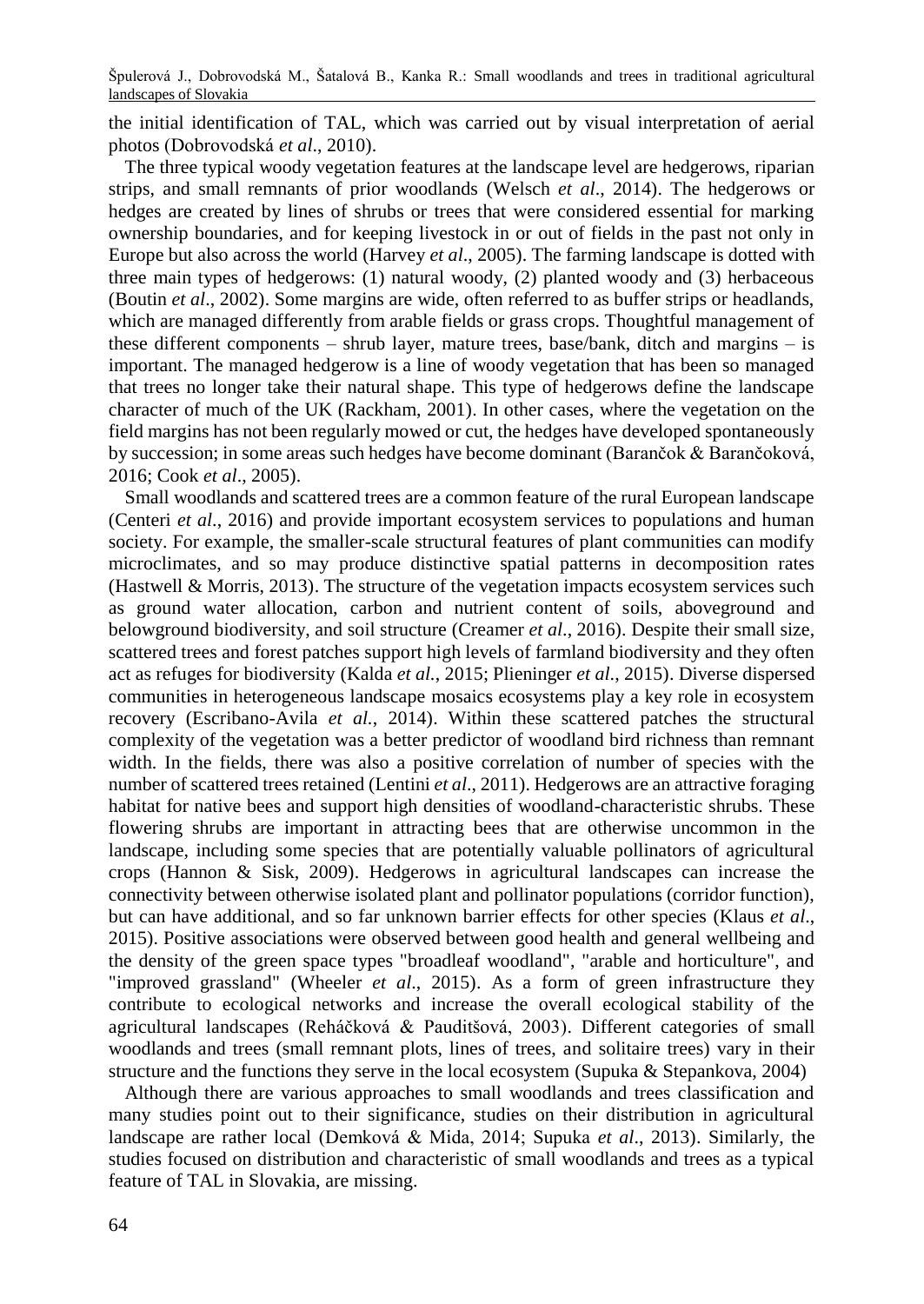The main objectives of our study were:

1. to evaluate proportion of small woodlands and trees types within TAL classes

2. to evaluate relation of particular variables of agrarian relief forms to categories of woody coverage and habitats.

## **METHODS**

The source data for this study was obtained from the national traditional agricultural landscapes (TAL) inventory performed in 2010-2012 in Slovakia. The TAL sites were delineated by interpretation of aerial photos using 1  $km^2$  network created in Google Earth and historical maps from the pre-collectivization era in combination with field research. 3,010 TAL plots were mapped in total, with a total area of 44,464 ha (Špulerová *et al*., 2011). 20 % sites from all identified localities with presence of TAL was randomly selected by statistical sampling and visited in the field.

Based on the presence of certain typical land-use elements (dispersed settlement, arable land, grassland, vineyard, orchard) TAL were classified into four classes (Špulerová *et al*., 2011): (I.) TAL with Dispersed Settlement (21,097 ha), (II.) TAL of Vineyards (7,702 ha), (III.) TAL of Arable-Land, Grasslands and Orchards (1,831 ha) and (IV.) TAL of Arable-Land and Grasslands (13,782 ha).

For woody vegetation elements we recorded (as a percentage) the total woodland coverage of the mapped sites, and the woodland types we labelled as "D" if dominant  $(> 50 \%)$ , "X" if present 5-50 %, and "O" if rare (<5 %). Depending on the shape, size, and morphometric and genetic characteristics we have distinguished three main types of woodland structure:

- **-** Solitaire trees 1-3 individual trees or shrubs close together without connections.
- **-** Lines of trees or shrubs one or more rows of vegetation, or a strip of woody vegetation with no distinct lines but width of more than 30 % of the length. It may be continuous or intermittent, single or multilayer, consisting of tree, shrub or mixed species.
- Small woodlands these have varying geometric shapes (as viewed from above), and can be regular or irregular. Our criterion for this structure is a minimum wooded area of 50  $m<sup>2</sup>$  up to 1 ha. It may be single- or multi-layer, of the same or different age, formed by monocultures or by various tree or shrub species.

Based on the occurrence of woodland types, which give the landscape a distinctive character and structure, we divided TAL into five subtypes (Fig. 1-5):

1) TAL with low occurrence of woodland – coverage by woods is not more than 10 % of the site.

2) TAL with spatial woodland formation – coverage by woods is more than 10 %, but no one woodland type (solitaire trees, lines, or small woodland) is dominant.

3) TAL with solitaire trees dominant – woodland coverage of the site is more than  $10\%$ , groves and solitaire trees are the dominant woodland type.

4) TAL with lines of trees or shrubs dominant – woodland coverage of the site is more than 10 %, lines of trees or shrubs are the dominant woodland type.

5) TAL with small woodlands dominant – woodland coverage of the site is more than 10 %, small woodlands are the dominant woodland type.

The package Statistica 7 was used for statistical analyses of data (StatSoft, Inc., 2004). The output of our analysis is a histogram of abundance of woodland coverage and the various statistical parameters: mean, standard error, median, mode, standard deviation, sample variance, kurtosis, skewness, range, minimum, maximum and sum were all computed at a confidence level of 0.05.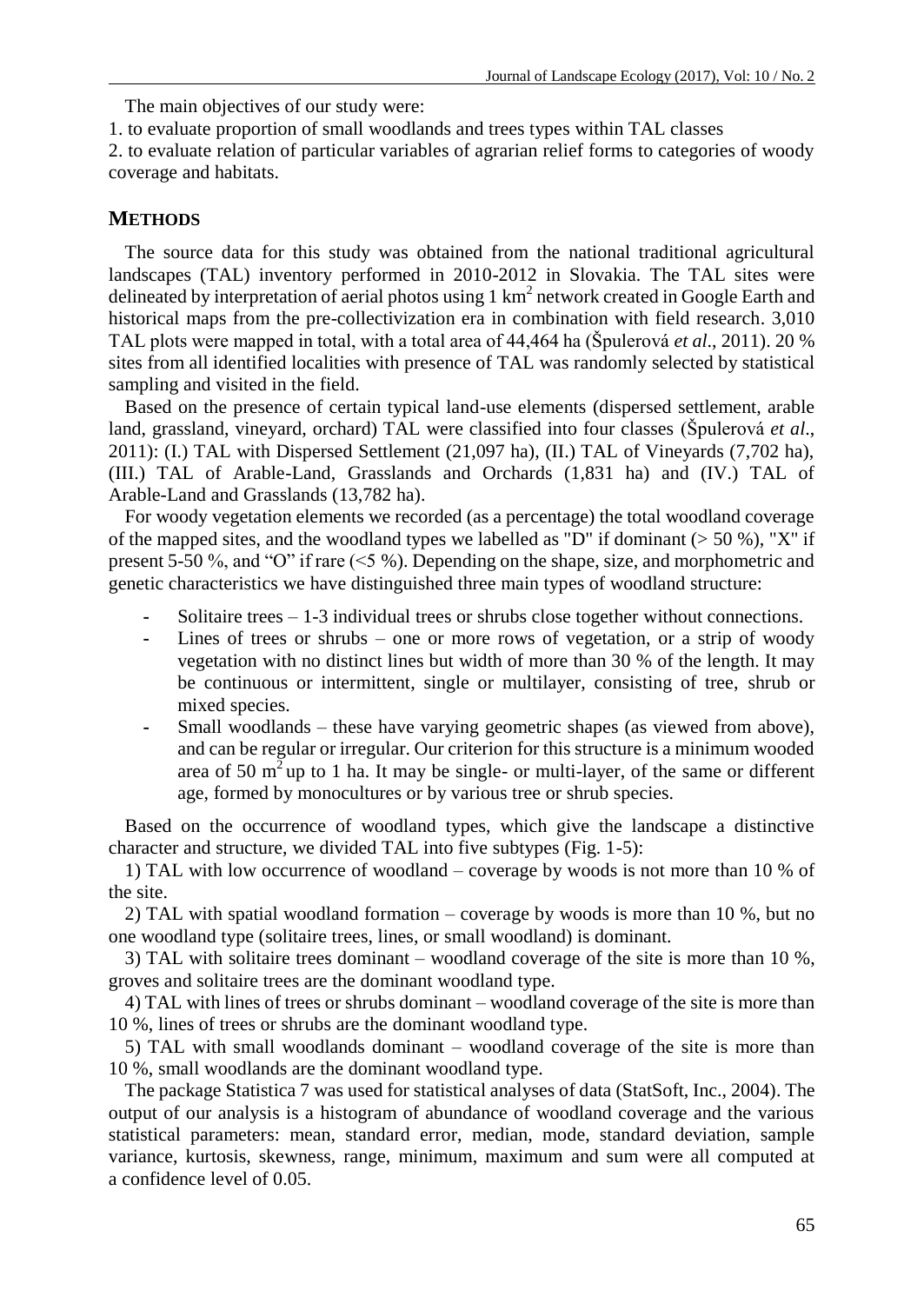The species composition of woody vegetation growing on field margins and bounds, which represent typical agrarian relief forms was recorded in the field. Moreover, differences in their spatial structure were analysed. Because of the nominal-categorical nature of the parameters the Cramer´s V test was used for calculation of correlation between particular variables (type of agrarian relief form, content of skeleton, width, height, its continuity, as well as continuity of wood cover) and habitat and shrub and tree abundance. The percentage cross-tables were used for testing relationships between them. The data were tested using the Monte Carlo method with 9999 iterations and a 99 % confidence interval. The sample size, N=3010, represents all TAL areas with presence of woodland.

**Fig. 1: Traditional agricultural landscape with low occurence of woodland**, **in a photo (Liptovská Teplička) and orthophoto (Vráble)** – Orthophoto © Geodis Slovakia 2010, Aerial photography and digital orthophoto © Eurosense, s.r.o., Slovakia, 2010)



**Fig. 2: Traditional agricultural landscape with spatial woodland formation in a photo (Oščadnica) and orthophoto (Krupina)**



**Fig. 3: Traditional agricultural landscape with solitaire trees dominant in a photo (Hriňová) and orthophoto (Nová Baňa - Štále)**

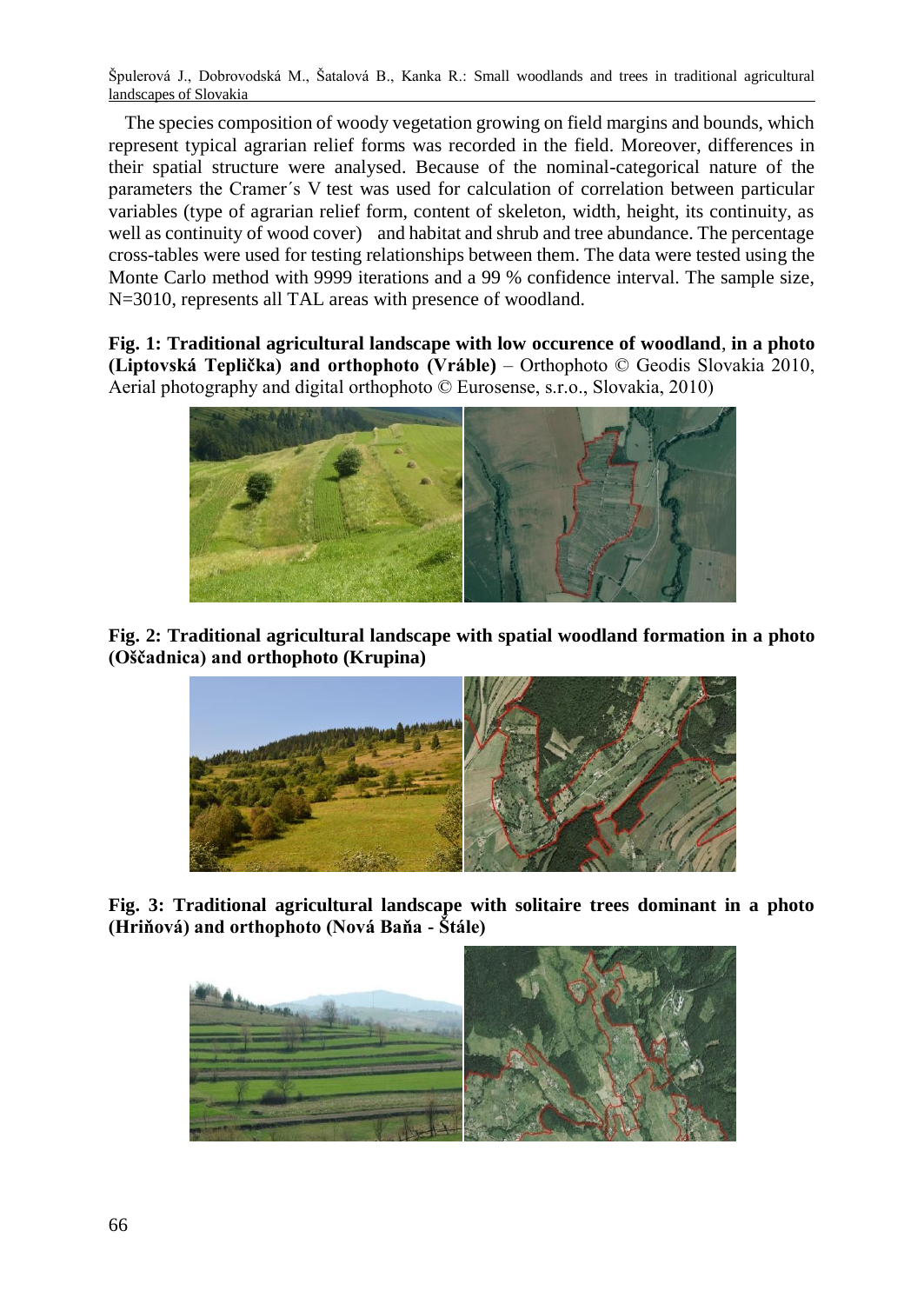**Fig. 4: Traditional agricultural landscape with lines of trees or shrubs dominant in a photo (Haligovce) and orthophoto (Podhradie)**



**Fig. 5: Traditional agricultural landscape with small woodland dominant in a photo (Veľká Tŕňa) and orthophoto (Nová Bystrica)**



## **RESULTS**

## **Proportion of small woodlands and trees types in TAL**

The average woodland cover was about 17 % (Tab. 1) with the most frequent interval from 5 to 10 % of woodland (Fig. 6). The overall proportion of woodland was relatively low, as TAL with low occurrence of woodland (36 %) was the most extended subtype when classifying TAL by predominant woodland type (Fig. 7).

## **Fig. 6: Distribution of woodland coverage in traditional agricultural landscapes in Slovakia based on the records of national TAL inventory**

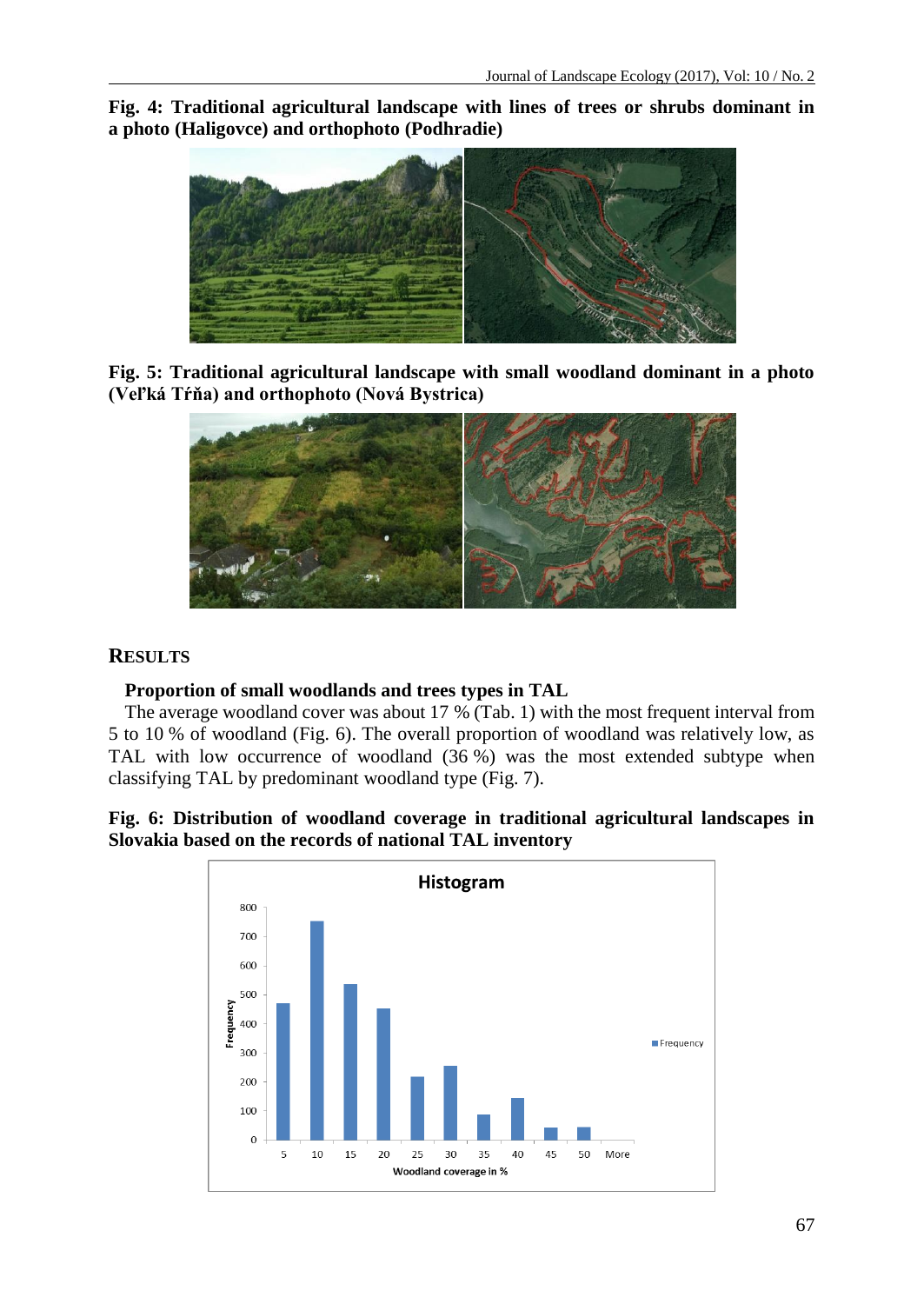Overall, the average (mean) woodland coverage of TAL sites was 8 %. The second most widespread subtype was TAL with spatial woodland formation (29 % of TAL sites), characterized by 23 % average woodland coverage, followed by TAL with lines of trees or shrubs dominant (26 %). The two other subtypes were at low proportions. The highest average woodland coverage (28 %) was recorded for TAL with small woodlands dominant.

**Table 1: Statistical characteristics of woodland coverage in traditional agricultural landscape**

| <b>Statistical characteristic</b> | <b>Over</b> | <b>1. TAL</b> | <b>2. TAL</b> | <b>3. TAL</b> | <b>4. TAL</b> | <b>5. TAL</b> |  |  |
|-----------------------------------|-------------|---------------|---------------|---------------|---------------|---------------|--|--|
|                                   | all         | with low      | with          | with          | with lines    | with          |  |  |
|                                   |             | occurrence    | spatial       | solitaire     | of trees      | small         |  |  |
|                                   |             | of            | woodland      | trees         | or shrubs     | woodland      |  |  |
|                                   |             | woodland      | formation     | dominant      | dominant      | dominant      |  |  |
| <b>Mean</b>                       | 17.13       | 7.25          | 21.81         | 19.79         | 26.82         | 26.98         |  |  |
| <b>Standard Error</b>             | 0.20        | 0.08          | 0.29          | 0.71          | 0.37          | 1.03          |  |  |
| <b>Median</b>                     | 15          | 8             | 20            | 20            | 25            | 25            |  |  |
| Mode                              | 10          | 10            | 15            | 15            | 30            | 20            |  |  |
| <b>Standard Deviation</b>         | 11.11       | 2.75          | 8.90          | 5.99          | 9.42          | 10.79         |  |  |
| <b>Skewness</b>                   | 0.90        | $-0.49$       | 1.3           | 1.21          | 0.47          | 0.74          |  |  |
| Range                             | 50          | 10            | 38            | 28            | 39            | 38            |  |  |
| <b>Minimum</b>                    | $\Omega$    | $\Omega$      | 12            | 12            | 11            | 12            |  |  |
| <b>Maximum</b>                    | 50          | 10            | 50            | 40            | 50            | 50            |  |  |
| N                                 | 3010        | 1225          | 939           | 71            | 665           | 110           |  |  |
| Confidence Level $(95.0\% )$      | 0.397       | 0.154         | 0.570         | 1.417         | 0.717         | 2.038         |  |  |

**Fig. 7: Proportion of individual TAL subtypes in Slovakia**



Legend: 1. TAL with low occurrence of woodland, 2. TAL with spatial woodland formation, 3. TAL with solitaire trees dominant, 4. TAL with lines of trees or shrubs dominant, 5. TAL with small woodland dominant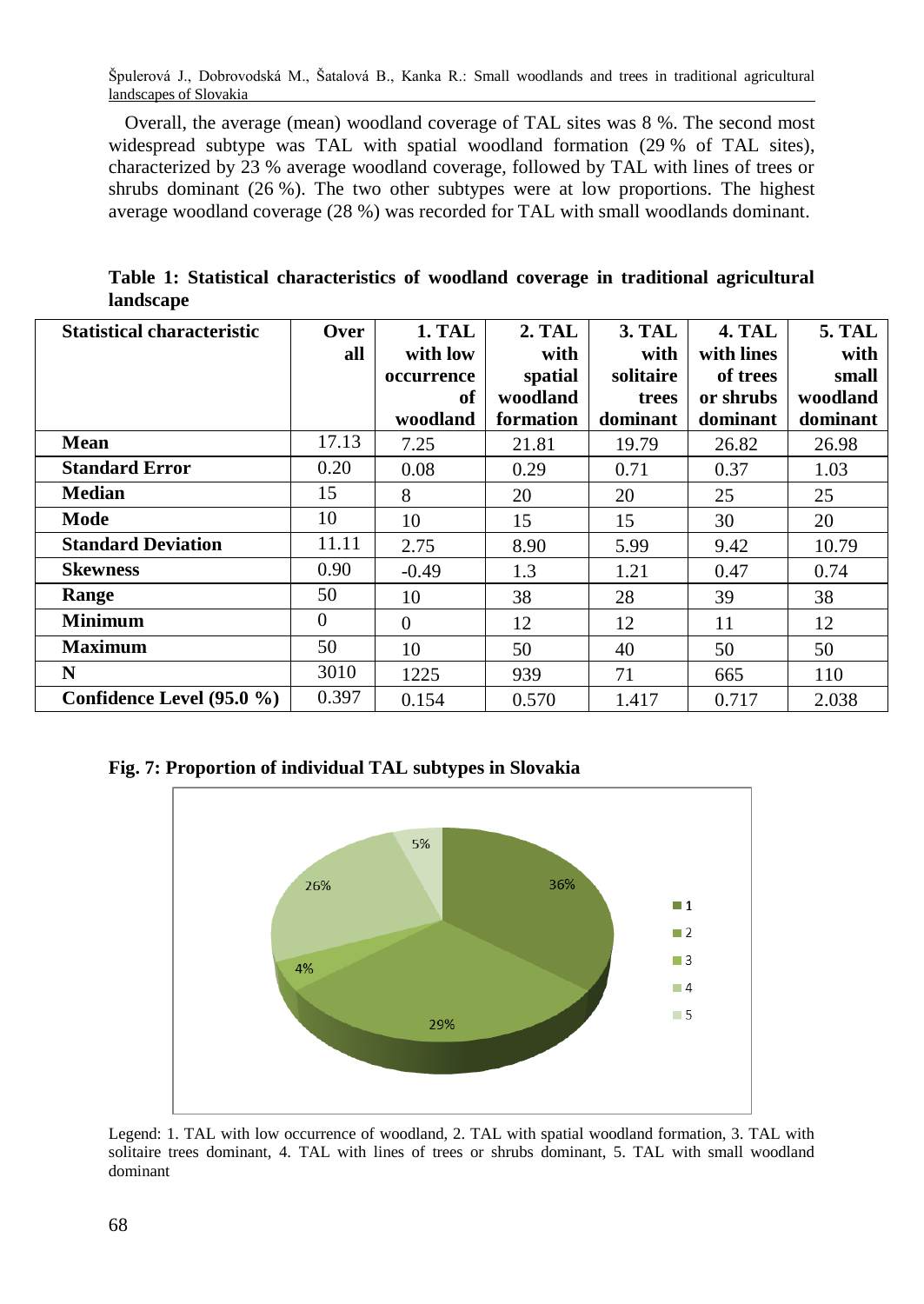Regarding the occurrence of woodland subtypes in the various TAL classes, we observed the following (Fig. 8):

- **1. TAL with low occurrence of woodland** predominates markedly in TAL with dispersed settlement, mainly within mosaics of arable land and permanent grasslands. The lowest share was recorded in TAL of arable-land, grasslands and orchards, but this was generally the least widespread TAL class. This subtype occurs mostly in mosaics with presence of arable land or vineyards, which indicate continuous regular management of mosaics.
- **2. TAL with spatial woodland formation** has a similar representation in the various TAL types as the subtype of low woodland occurrence. Additionally, such TAL has been found most prominently in territories with a predominance of permanent grassland and orchards.
- **3. TAL with solitaire trees dominant** is most frequent in TAL with dispersed settlements, which tends to consist of mosaics containing a variety of land uses – orchards, grassland and arable lands. Next to that, this subtype is mostly found in TAL of arable-land and grasslands. It usually occurs in connection with stone heaps and shorter mounds.
- **4. TAL with lines of trees or shrubs dominant** was recorded mainly in TAL of arable-land and grasslands; and it particularly tends to occur in territories with a predominance of permanent grassland and dense systems of lengthwise terraces and mounds.
- **5. TAL with small woodlands dominant** is mostly found in TAL of vineyards (and, within that category, mostly in mosaics with orchards and arable lands present). A notably low amount of this subtype was observed in TAL of arable-land, grasslands and orchards and TAL of arable-land and grasslands.





Legend: *TAL subtypes:* 1. TAL with low occurrence of woodland, 2. TAL with spatial woodland formation, 3. TAL with solitaire trees dominant, 4. TAL with lines of trees or shrubs dominant, 5. TAL with small woodlands dominant, *TAL classes*: I. TAL with Dispersed Settlements, II. TAL of Vineyards, III. TAL of Arable-Land, Grasslands and Orchards, IV. TAL of Arable-Land and Grasslands.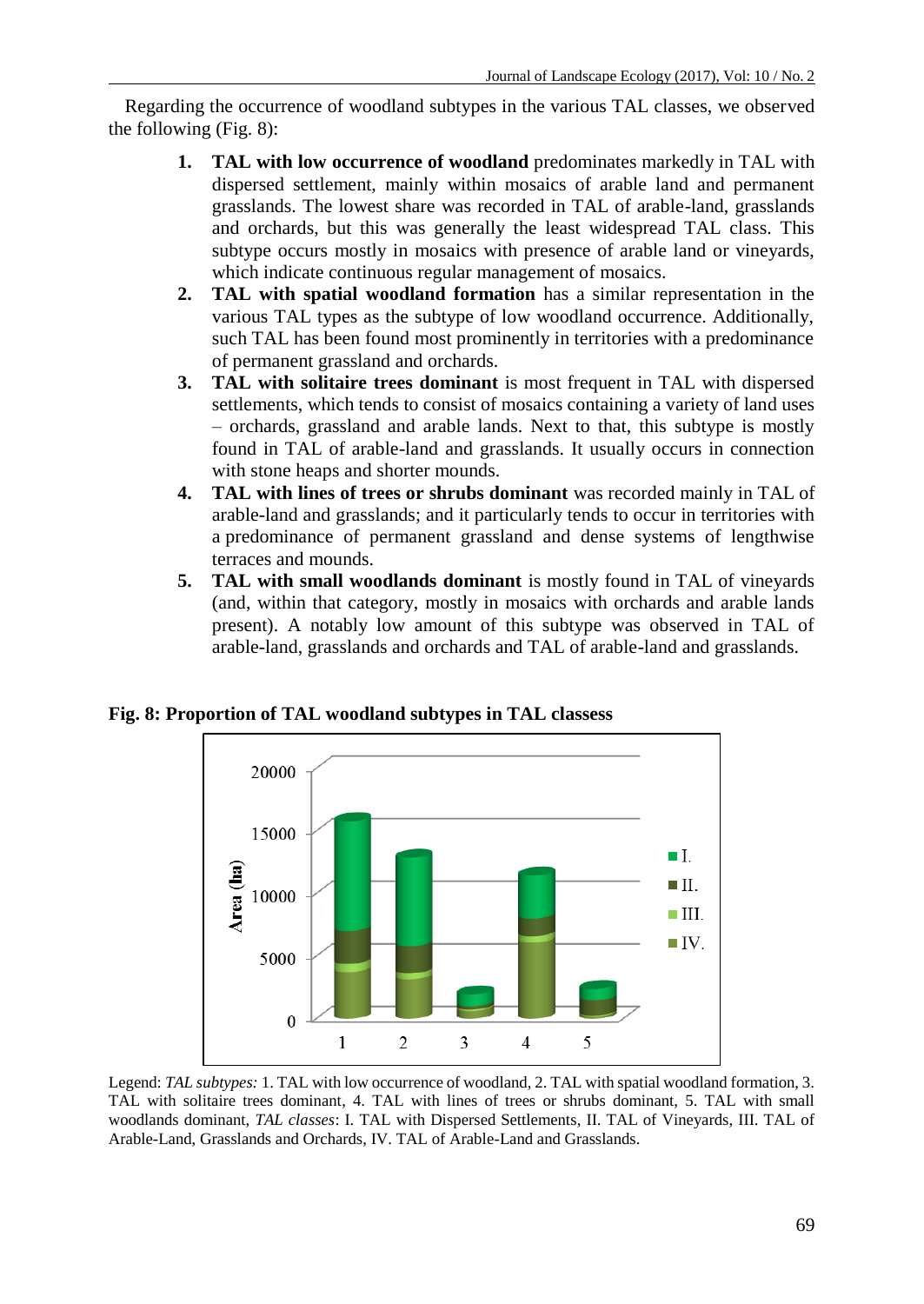# **Variability of small woodlands and trees**

Productive agricultural lands are often complemented by unproductive areas on the borders of fields where typical agrarian relief forms often appear, leading to mosaic-structured landscapes and the creation of absolutely new habitats for vegetation and animals. Agrarian relief forms arise as a result of improving the soil and relief quality or removal of the soil skeleton (Dobrovodská, 2006). The most common agrarian relief forms are terraces, followed by lengthwise mounds and solitary heaps. Unconsolidated walls, by their nature, are usually not covered by woody vegetation, although we have recorded a few exceptions where trees have successfully taken root on them. Where agrarian relief forms have not been cultivated, or were once cultivated but later abandoned, they are usually covered by wooded vegetation. The wooded vegetation studied on agrarian relief forms belongs to several groups: herbaceous habitats with scattered trees, or groups of trees, where tree layer cover was more than 10 %; shrub layer with cover of over 20 %; and shrub and tree habitats with continuous wood cover.

Woodland vegetation was recorded on 353 relevés (60% of all mapped relevés), sometimes in groups of only one species, sometimes in mixed groups. Medio-European rich-soil thickets (Kr7) and lines/small woodlands of mixed successional trees (Lp5) were the most widespread communities. These communities were characterized by a high species richness (Fig. 9).



**Fig. 9: Habitat of woody vegetation tied to agrarian relief forms**

Legend: *Type of agrarian relief forms:* 1 – terraces, 2 – lengthwise mounds, 3 – solitary heaps, 4 – unconsolidated walls, *Habitat type: Kr – Shrub habitats*: Kr6 – Continental deciduous thickets, Kr7 – Rich-soil thickets, *Lk - Grassland*: Lk1 – Lowland hay meadows, Lk2 – Mountain hay meadows, Lk3 – Mesophile pastures, *Lp – lines of trees/small woodland*: Lp1 – Lines of fruit trees, Lp3 – Lines of deciduous trees, Lp5 – Lines/Small woodland of mixed successional trees, Lp6 – Lines/Small woodland of invasive trees. *SK7 Secondary scree and rocky habitats*, *Tr – Dry grassland:* Tr6 – Xero-thermophile fringes, Tr7 – Mesophile fringes, Tr8 – Species-rich Nardus grasslands on siliceous sutstrates in mountain areas, *X – Ruderal communities*: X1 - Herbaceous clearings, X3 – Ruderal communities.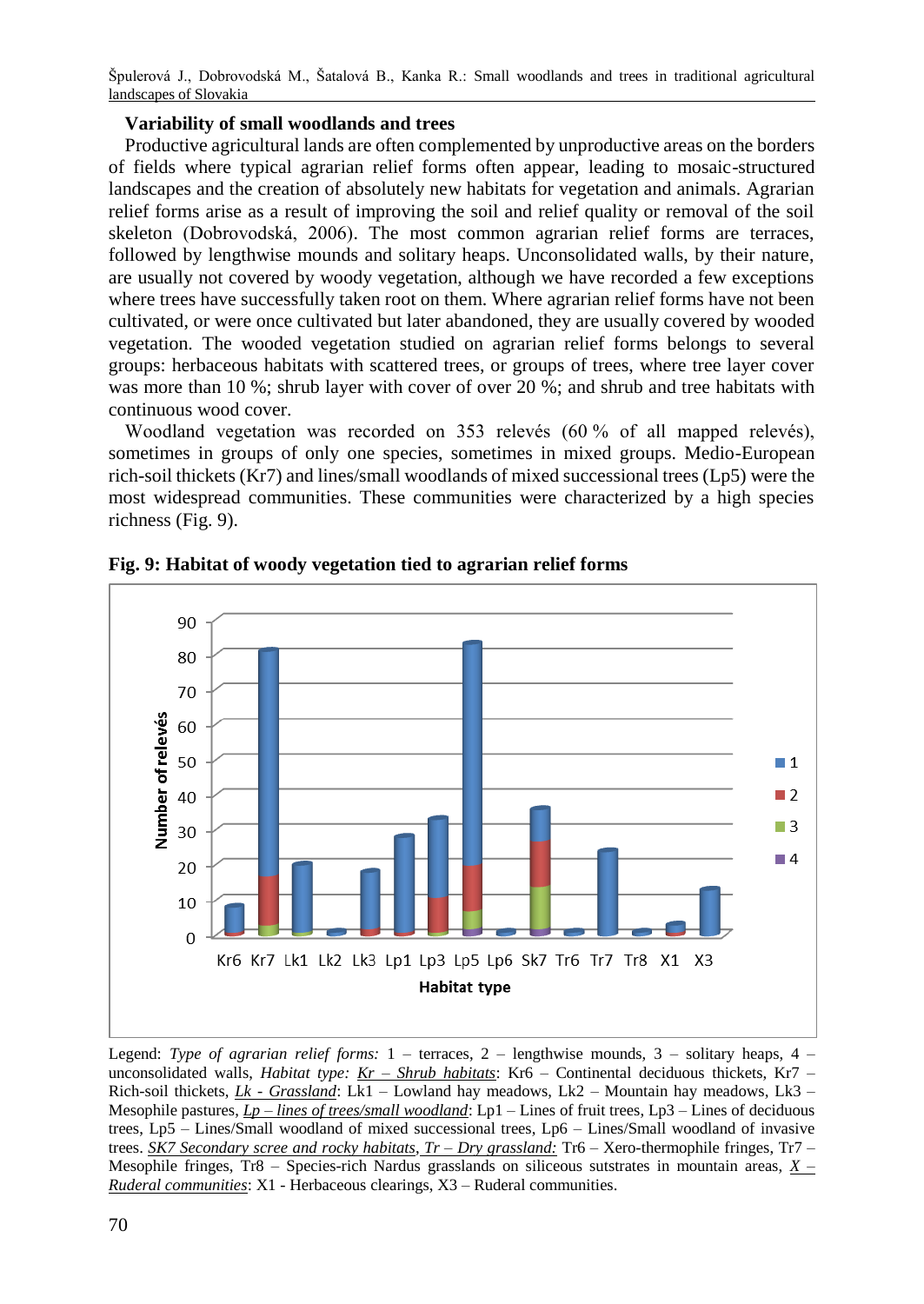Dominant trees and shrubs increase spatial diversity in the landscape. The most frequent species were *Prunus spinosa*, *Rosa canina*, *Viburnum opulus*, *Sambucus nigra*, *Corylus avellana*, *Tilia platyphyllos*, *Quercus petraea*, *Carpinus betulus*, *Acer pseudoplatanus*, *Acer campestre* and *Fraxinus excelsior*.

Correlation of particular variables with woody coverage (E2 shrubs or E3 trees) gave highest results for terraces, of muddy skeleton content, with a width of 1.1 to 3 m and a height of 1.1 to 3 m. The bounds with presence of woods were mostly continuous, not interrupted. Continuous wood cover dominated. An interrupted or disconnected woodland coverage was correlated with shrub cover being in the 20-40 % range.

The statistical analysis showed shrubs and woodland habitat (Kr and Lp group) to have the strongest connection to agrarian relief forms, mostly terraces.

Grassland and ruderal communities showed very low, or no significance, as they formed only a small proportion of the territories under study.

#### **DISCUSSION**

A two-stage approach to mapping distribution of small woodland and trees in TAL was applied for this study: interpretation of aerial photos and analysis of environmental variables from field survey. Similar mapping methodology and analysis framework has been applicable to regional and global scales (Aksoy *et al*., 2010; Clark & Kilham, 2016; Hill *et al.*, 2017) and could be essential for many ecological applications ranging from species conservation to landscape planning.

The presence of shrub and tree habitats correlates strongly with agrarian relief forms, and is particularly associated with terraces of muddy skeleton content, reflecting the origin of both the muddy terraces and relief forms by gradual ploughing and skeleton removal. Terraced landscapes arose mainly on steep slopes and skeletal soils of low productivity (Lieskovský *et al*., 2015; Pazúr *et al*., 2014). The lack of management of agrarian relief forms allowed succession by trees and vegetation, resulting in communities of shrubs and pioneer tree species.

A similar study in the Czech republic has confirmed a close relationship between the distribution of non-forest woody vegetation and environmental conditions such as elevation, slope, distance from settlements, and – less strongly correlated – with soil and landscape type (Demková & Lipský, 2015; Demková & Mida, 2014).

Average cover by woody vegetation was relatively low in regularly managed TAL, since vegetation on the bounds was regularly mowed, and young trees or shrubs were managed so as not to extend to production plots. Succession of woods on the bounds was eliminated by cutting shrubs or trees or by fire management; farmers are also using herbicides (Hanušin  $\&$ Štefunková, 2015). Such practices are applied for crops which require direct light and cannot thrive if overshadowed by trees  $-e$ . g. grapevines need a lot of light, so growers try to remove woody seedlings around their land parcels in order to grow high-quality grapes.

Our results confirm the close correlation between increasing woody vegetation coverage and management intensity. The lower the management intensity, the higher the coverage by woody vegetation. This trend is seen in many regions of Europe, where large-scale socio-economic changes have led to the abandonment of rural activities and gradual overgrowth by natural vegetation (Regos *et al.*, 2016; Skalos *et al*., 2015). It is important to assess the relative positive and negative effects of land abandonment on particular areas where low-intensity farming is no longer socially or economically viable in order to quantify the potential conservation costs and benefits of rewilding as a land-use management policy. The spontaneous succession of vegetation resulting from agricultural extensification helps to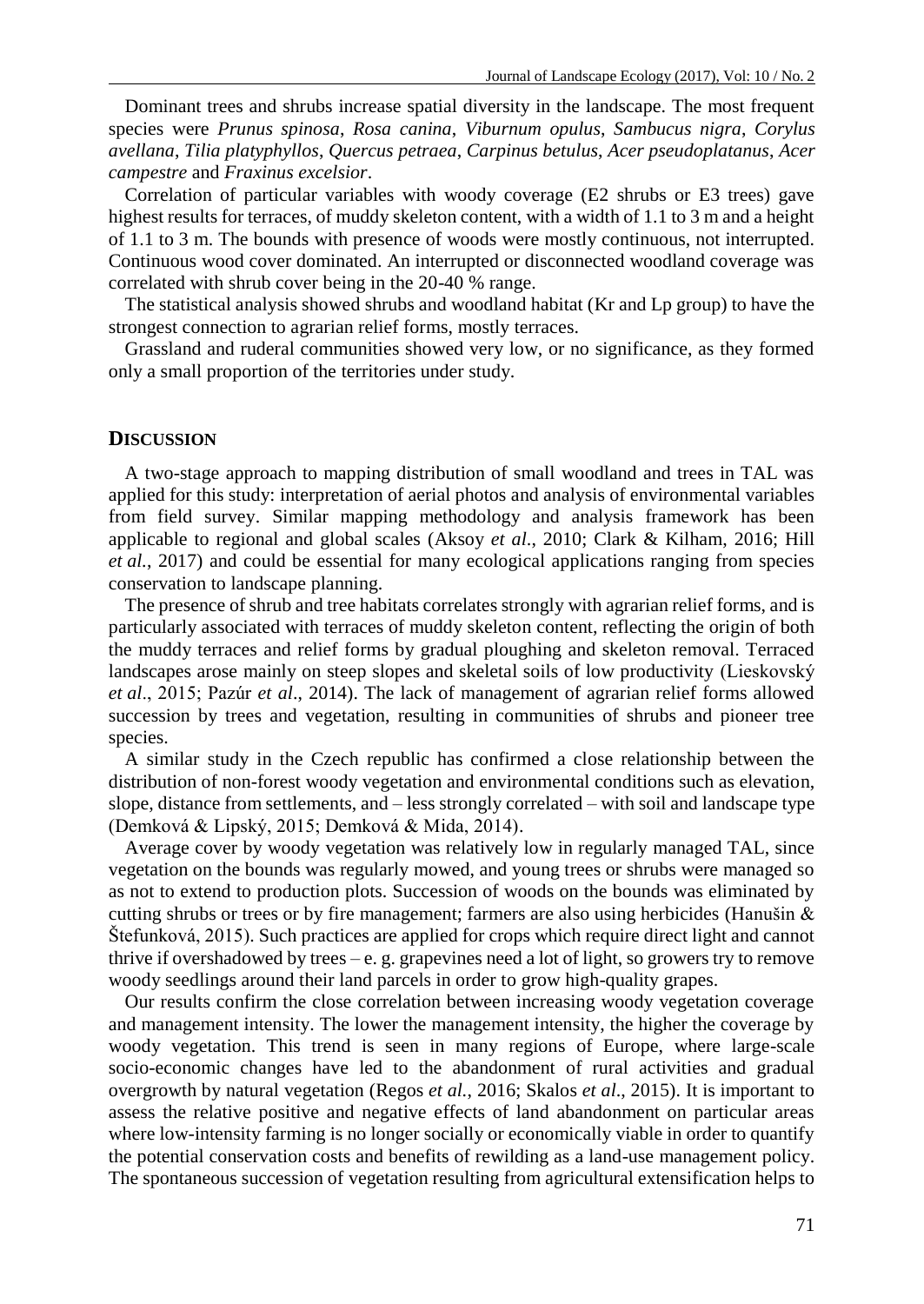recover woodland; on the other hand, extensification, continuing landscape abandonment, and social changes since the mid- $20<sup>th</sup>$  century threaten the maintenance of TAL (Baumann *et al.*, 2011; Keenleyside & Tucker, 2010; Kuemmerle *et al*., 2008; Mojses & Petrovič, 2013). Land use change is one of the main drivers of species extinction. A study in an abandoned mountain landscape (Galicia, NW Spain) discovered that rewilding had a positive effect on biodiversity overall, but did have significant negative effects on ecotone and open-habitat species (Regos *et al*., 2016). Analyses of biodiversity and provision of selected ecosystem services in England found significantly lower biodiversity in woodland than in open patch habitats, but the timber, carbon storage and aesthetic values were highest in woodland (Cordingley *et a*l., 2016).

Managing and maintaining habitats at field margins in a way that preserves, and preferably enhances, their value for biodiversity is therefore important at the landscape scale (Street *et al*., 2015). Understanding the magnitude and drivers of background vegetation change at the landscape scale is an essential step towards improving management strategies and policy with attempts to increase the extent and quality of native vegetation in the landscape (Kyle  $\&$ Duncan, 2012). While extensive agricultural landscape is facing abandonment, intensively used agricultural landscape simply lack these habitats. The matter is addressed in new EU regulations, mandating that farmers must set aside 5 % of their land as an Ecological Focus Area (EFA), instead of being used for farming; this is known as "greening". Ecological Focus Areas include solitaires, lines of trees, groups of trees, balks or hedges that can improve the quality of the environment.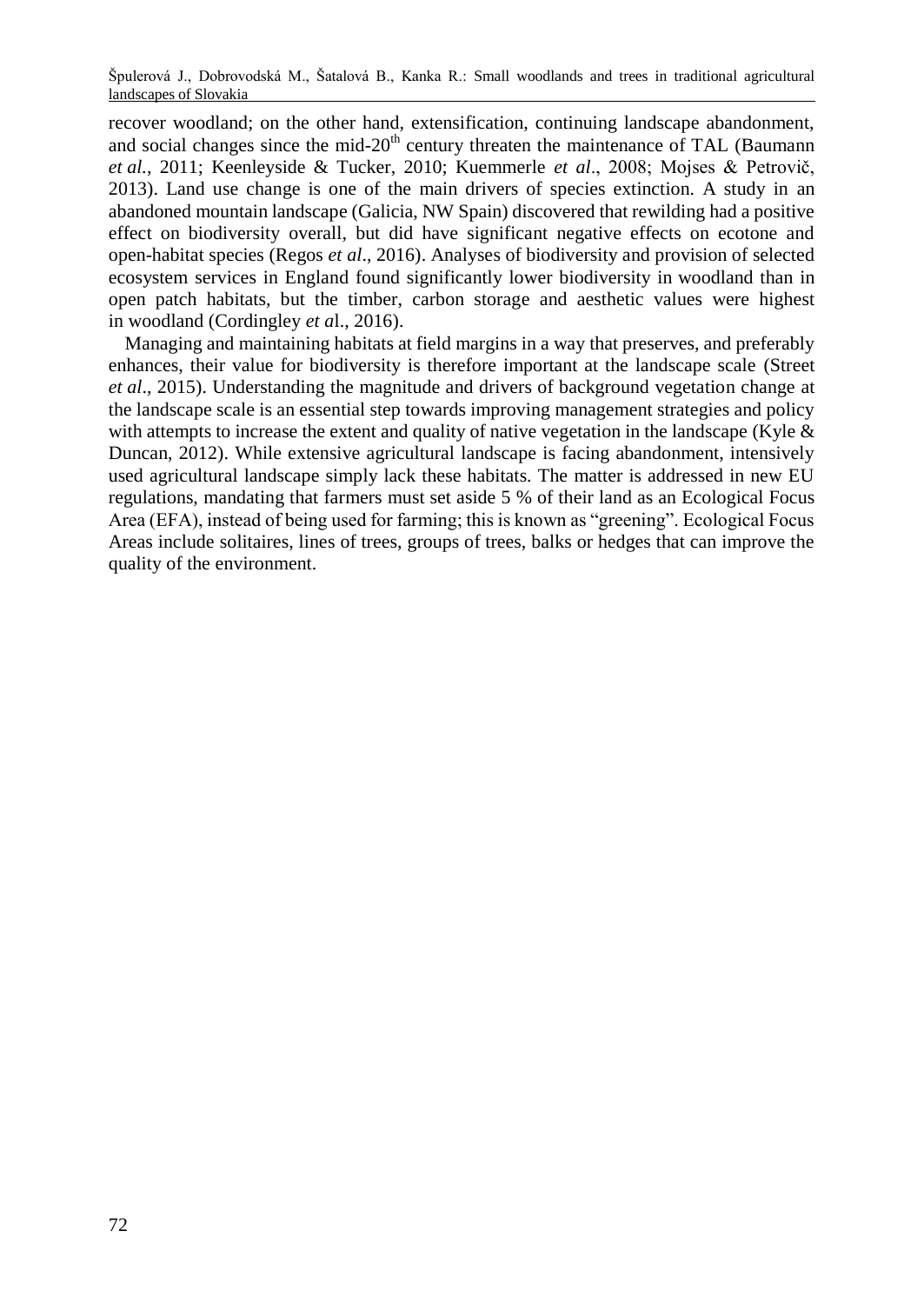|         |           | Type of agrarian |             |          |                |                         |      |     |          |          |      |        |          |      | <b>Continuity of</b><br>agrarian relief |          |      | Continuity of |          |              |      |          |
|---------|-----------|------------------|-------------|----------|----------------|-------------------------|------|-----|----------|----------|------|--------|----------|------|-----------------------------------------|----------|------|---------------|----------|--------------|------|----------|
|         |           |                  | relief form |          |                | <b>Skeleton content</b> |      |     | Width    |          |      | Height |          |      | form                                    |          |      | wood cover    |          |              |      |          |
|         |           | 1.               | 2.          | 3.       | 4.             | $\mathbf{1}$            | 2.   | 3.  | 4.       | 1.       | 2.   | 3.     | 1.       | 2.   | 3.                                      | 4.       | 1.   | 2.            | 3.       | $\mathbf{1}$ | 2.   | 3.       |
| ជ       | $20 - 40$ | 34.1             | 4.9         | 4.3      | 0.3            | 19.7                    | 12.5 | 8.5 | 3.0      | 5.9      | 23.6 | 14.1   | 3.9      | 11.1 | 26.6                                    | 2.0      | 33.4 | 8.5           | 1.6      | 15.1         | 17.0 | 11.5     |
|         | 41-60     | 14.4             | 4.9         | 1.0      | $\Omega$       | 9.2                     | 4.6  | 4.6 | 2.0      | 2.3      | 10.8 | 7.2    | 1.6      | 4.9  | 12.8                                    | 1.0      | 15.1 | 4.9           | 0.3      | 11.1         | 5.6  | 3.6      |
|         | 61-80     | 18.1             | 4.3         | 0.7      | $\Omega$       | 9.8                     | 6.9  | 4.9 | 1.3      | 3.6      | 14.1 | 5.2    | 3.3      | 6.2  | 12.8                                    | 0.7      | 19.0 | 3.6           | 0.3      | 14.8         | 7.5  | 0.7      |
|         | 81-100    | 11.2             | 1.6         | 0.3      | $\Omega$       | 6.6                     | 3.6  | 3.0 | $\Omega$ | 0.3      | 9.5  | 3.3    | 0.7      | 3.9  | 7.2                                     | 1.3      | 12.1 | 1.0           | $\Omega$ | 12.5         | 0.7  | $\Omega$ |
| m       | $0 - 10$  | 26.2             | 2.3         | 0.7      | $\Omega$       | 16.1                    | 9.2  | 3.6 | 0.3      | 4.9      | 19.3 | 4.9    | 2.0      | 9.5  | 16.7                                    | 1.0      | 23.9 | 3.9           | 1.3      | 11.8         | 8.9  | 8.5      |
|         | $10 - 20$ | 19.3             | 2.3         | 1.0      | 0.3            | 10.5                    | 8.9  | 2.6 | 1.0      | 3.9      | 13.1 | 5.9    | 2.0      | 6.6  | 13.1                                    | 1.3      | 19.3 | 3.6           | $\Omega$ | 9.5          | 8.5  | 4.9      |
|         | $21 - 40$ | 16.3             | 3.6         | 1.3      | $\Omega$       | 10.5                    | 4.9  | 3.9 | 2.0      | 1.6      | 14.1 | 5.6    | 3.9      | 3.6  | 13.4                                    | 0.3      | 15.7 | 5.2           | 0.3      | 12.1         | 7.5  | 1.6      |
|         | 41-60     | 7.2              | 2.0         | 1.0      | $\Omega$       | 4.9                     | 1.6  | 3.0 | 0.7      | 1.6      | 4.6  | 3.9    | 0.7      | 2.6  | 5.9                                     | 1.0      | 8.9  | 1.3           | $\Omega$ | 6.6          | 3.6  | $\Omega$ |
|         | 61-80     | 5.3              | 4.6         | 1.0      | $\Omega$       | 2.3                     | 2.6  | 5.6 | 0.3      | $\Omega$ | 4.3  | 6.6    | 1.0      | 2.3  | 6.2                                     | 1.3      | 7.9  | 2.6           | 0.3      | 9.2          | 1.3  | 0.3      |
|         | 81-100    | 3.3              | 1.0         | 1.3      | $\Omega$       | 1.0                     | 0.3  | 2.3 | 2.0      | $\Omega$ | 2.6  | 3.0    | $\Omega$ | 1.6  | 3.9                                     | $\Omega$ | 3.9  | 1.3           | 0.3      | 4.3          | 1.0  | 0.3      |
| Habitat | Kr        | 20.2             | 4.3         | 0.9      | $\Omega$       | 10.8                    | 8.8  | 4.8 | 0.9      | 2.0      | 16.8 | 6.5    | 2.0      | 6.8  | 15.1                                    | 1.4      | 19.9 | 4.8           | 0.6      | 17.9         | 6.0  | 1.4      |
|         | Lk        | 10.5             | 0.6         | 0.3      | $\overline{0}$ | 6.0                     | 5.1  | 0.3 | $\Omega$ | 2.6      | 7.1  | 1.7    | 0.6      | 3.7  | 6.8                                     | 0.3      | 8.5  | 2.0           | 0.9      | 1.4          | 5.1  | 4.8      |
|         | Lp        | 32               | 6.8         | 1.7      | 0.6            | 19.6                    | 10.8 | 7.7 | 3.1      | 5.1      | 23.0 | 13.1   | 4.3      | 10.2 | 25.6                                    | 1.1      | 32.4 | 8.2           | 0.6      | 21.6         | 15.9 | 3.7      |
|         | Sk        | 2.6              | 3.7         | 3.4      | 0.6            | $\Omega$                | 0.3  | 6.5 | 3.4      | 0.9      | 3.7  | 5.7    | 0.9      | 2.8  | 4.8                                     | 1.7      | 9.1  | 1.1           | $\Omega$ | 7.7          | 1.7  | 0.9      |
|         | Tr        | 7.5              | $\Omega$    | $\Omega$ | $\Omega$       | 4.5                     | 2.0  | 0.9 | $\Omega$ | 1.4      | 4.3  | 1.7    | 0.6      | 2.0  | 4.5                                     | 0.3      | 6.8  | 0.3           | 0.3      | 1.4          | 2.3  | 3.7      |
|         | X         | 4.3              | 0.3         | $\Omega$ | $\Omega$       | 2.6                     | 1.1  | 0.9 | $\Omega$ | 0.9      | 3.1  | 0.6    | 0.9      | 1.4  | 2.0                                     | 0.3      | 3.7  | 0.9           | $\Omega$ | 1.1          | 0.9  | 2.6      |

**Tab. 2: Relation of particular variables to categories of woody coverage (E2 shrub and E3 tree layer) and habitats expressed in percentage crosstables**

Legend: *Type of agrarian relief form:* 1. Terraces, 2. Heaps, 3. Mounds, 4. Unconsolidated walls. *Skeleton content:* 1. muddy, 2. muddy-rocky, 3. loamificated rocky, 4. rocky. *Width:* 1.  $\langle 1 \text{ m}, 2, 1.1.3 \text{ m}, 3. \rangle$  3 m. *Height:*  $1. \langle 0.5 \text{ m}, 2.0.51 \text{ -}1 \text{ m}, 3.1.1 \text{ -}3 \text{ m}, 4. \rangle$  3 m. *Continuity of agrarian relief form:* 1. Continuous, 2. Interrupted – interruptions are shorter than fragments of bound, 3. Disconnected – interruptions are longer than fragments of bound. *Continuity of wood cover:* 1. Continuous, 2. Interrupted, 3. Disconnected. *Habitat type:* Kr – Shrub habitats, Lk - Grassland, Lp – lines of trees/small woodlands, SK7 Secondary scree and rocky habitats, Tr – Dry grassland, X – Ruderal communities.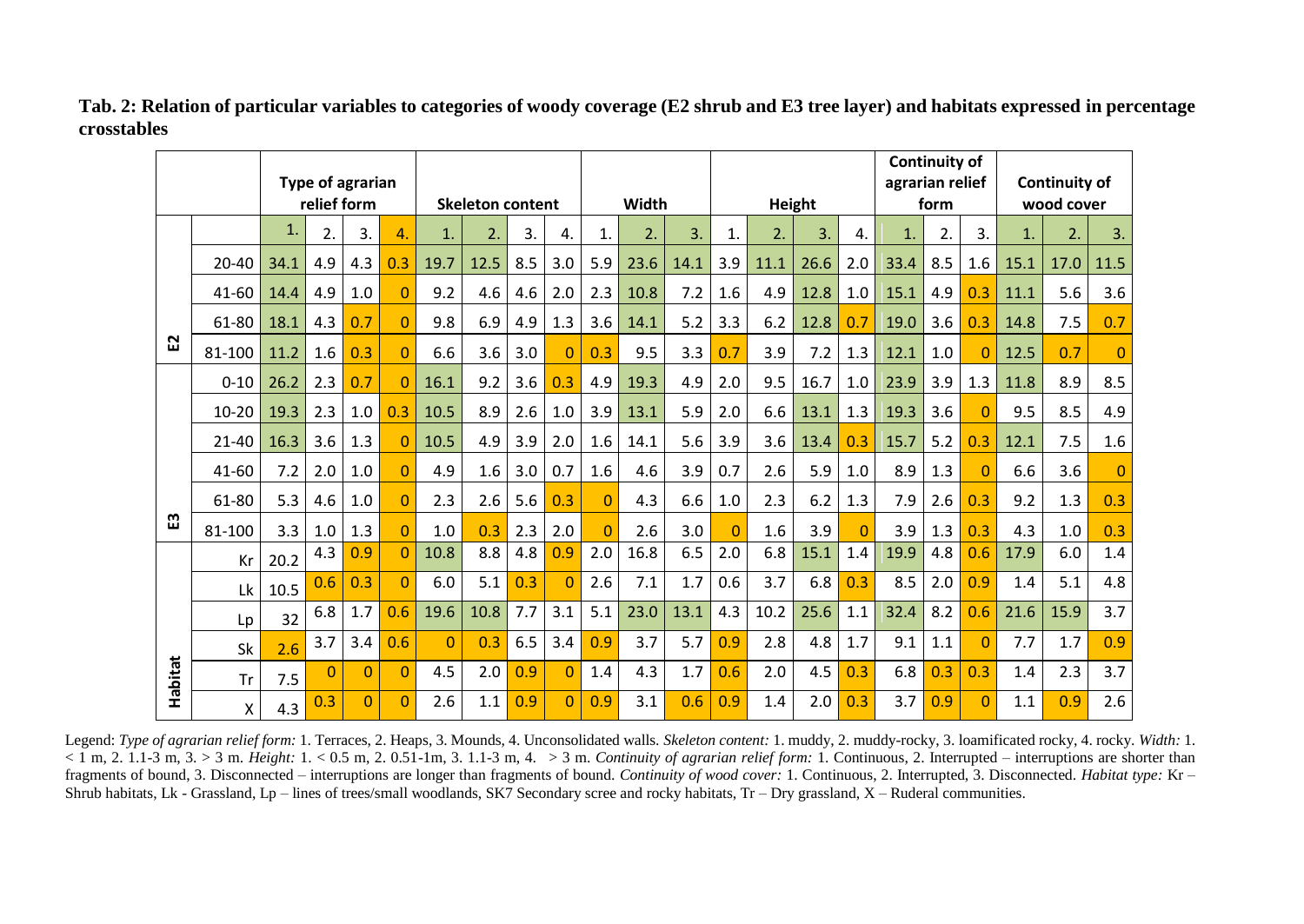## **CONCLUSION**

Traditional agricultural landscapes in Slovakia are located mainly in the higher mountainous areas with unfavourable natural conditions for intensive farming and the cultivation of fruit and vegetables (Špulerová *et al*., 2016b). As a result of extreme conditions with respect to soil (high skeleton content) and relief (steeply sloping relief) they are characterized by the presence of typical agrarian relief forms or terraced landscapes which are often associated with hedges or other forms of woody vegetation. This woody vegetation is the focus of the current work, as it forms an important part of the landscape structure and is a determining feature of the landscape character.

The structure of small woodlands in TAL which had been managed in the past was examined with respect to the management intensity and pattern of land use elements. TAL with low occurrence of woodland accounted for 36 % of TAL sites. Their presence reflects relatively persistent land management. This subtype coincided with the presence of managed arable land, and surrounding grasslands and small woodlands also tended to be at least somewhat managed and maintained, by grazing or cutting respectively.

The highest average coverage by woodland (27 %) was recorded for TAL with small woodlands dominant, indicating threat to the TAL by abandonment and subsequent succession. This subtype dominated only on 5 % of TAL sites. The lack of management of unproductive plots in a mosaic landscape allowed succession to begin, creating scrubland and woodland communities, which are coupled with increased species richness and overall structural diversity. This phenomenon can be seen as positive as long as the character of a mosaic traditional agricultural landscape is preserved and offers habitats for other species. Total abandonment of agricultural landscape can result in conversion of mosaic landscape to forest and loss of its *genius loci*.

## **ACKNOWLEDGEMENTS**

This contribution was prepared as part of the project "Diversity of agricultural landscape and its ecosystem services". Grant No. 2/0158/14 from the Ministry of Education of the Slovak Republic and the Slovak Academy of Sciences. We are thankful to James Asher for English revision.

## **REFERENCES**

Aksoy, S., Akcay, H.G., Wassenaar, T., (2010). Automatic Mapping of Linear Woody Vegetation Features in Agricultural Landscapes Using Very High Resolution Imagery. *IEEE Trans. Geosci. Remote Sensing* 48, 511–522. doi:10.1109/TGRS.2009.2027702

Barančok, P., Barančoková, M., (2016). Types of Traditional Agricultural Landscapes and Their Respective Representation in the Kysuce Region*. Landscape and Landscape Ecology* 45–56.

Baumann, M., Kuemmerle, T., Elbakidze, M., Ozdogan, M., Radeloff, V.C., Keuler, N.S., Prishchepov, A.V., Kruhlov, I., Hostert, P., (2011). Patterns and drivers of post-socialist farmland abandonment in Western Ukraine. *Land Use Policy* 28, 552–562.

Boutin, C., Jobin, B., Belanger, L., Choiniere, L., (2002). Plant diversity in three types of hedgerows adjacent to cropfields. *Biodivers. Conserv*. 11, 1–25. doi:10.1023/A:1014023326658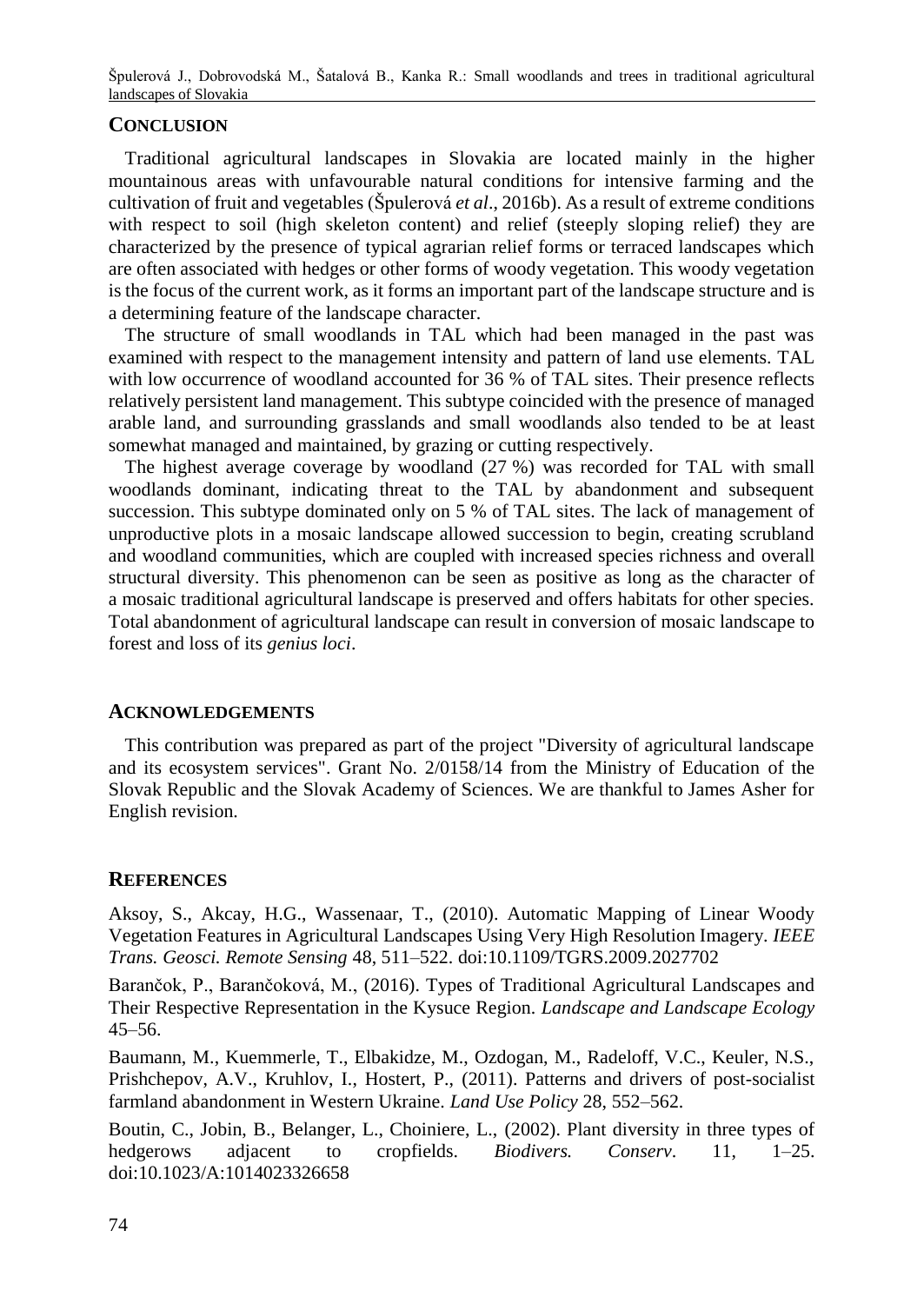Centeri, C., Renes, H., Roth, M., Kruse, A., Eiter, S., Kapfer, J., Santoro, A., Agnoletti, M., Emanueli, F., Sigura, M., Slámová, M., Dobrovodská, M., Štefunková, D., Kučera, Z., Saláta, D., Varga, A., Villacreces, S., Dreer, J., (2016). Wooded Grasslands as Part of the European Agricultural Heritage, In: Agnoletti, M., Emanueli, F. (Eds.), *Biocultural Diversity in Europe*, *Environmental History* (pp. 75–103). Springer International Publishing, doi:10.1007/978-3-319-26315-1\_4

Clark, M.L., Kilham, N.E., (2016). Mapping of land cover in northern California with simulated hyperspectral satellite imagery. *ISPRS-J. Photogramm. Remote Sens*. 119, 228– 245. doi:10.1016/j.isprsjprs.2016.06.007

Cook, W.M., Yao, J., Foster, B.L., Holt, R.D., Patrick, L.B., (2005). Secondary succession in an experimentally fragmented landscape: Community patterns across space and time. *Ecology* 86, 1267–1279. doi:10.1890/04-0320

Cordingley, J.E., Newton, A.C., Rose, R.J., Clarke, R.T., Bullock, J.M., (2016). Can landscape-scale approaches to conservation management resolve biodiversity-ecosystem service trade-offs? *J. Appl. Ecol*. 53, 96–105. doi:10.1111/1365-2664.12545

Creamer, C.A., Filley, T.R., Boutton, T.W., Rowe, H.I., (2016). Grassland to woodland transitions: Dynamic response of microbial community structure and carbon use patterns. *J. Geophys. Res.-Biogeosci*. 121, 1675–1688. doi:10.1002/2016JG003347

Demková, K., Lipský, Z., (2015). Changes in non-forest woody vegetation in the south-western part of the White Carpathians (1949-2011). *Geografie* 120, 64–83.

Demková, K., Mida, P., (2014). Classification of the Non-Forest Woody Vegetation and Its Relation to Habitat Conditions: Case Study from White Carpathians (western Slovakia). *Pol. J. Ecol.* 62, 401–412.

Dobrovodská, M., (2006). The development of relations between man and landscape in a historical mountain agricultural landscape of Slovakia. *Ekologia (Bratislava)* 25, 38–48.

Dobrovodská, M., Špulerová, J., Štefunková, D., (2010). Survey of historical structures of agricultural landscape in Slovakia, In: *Living Landscape: The European Landscape Convention in Research Perspective* (pp. 88–92). UNISCAPE : Bandecchi & Vivaldi, Florence ; Pontedera (Pisa).

Escribano-Avila, G., Calvino-Cancela, M., Pias, B., Virgos, E., Valladares, F., Escudero, A., (2014). Diverse guilds provide complementary dispersal services in a woodland expansion process after land abandonment. *J. Appl. Ecol.* 51, 1701–1711. doi:10.1111/1365-2664.12340

Hannon, L.E., Sisk, T.D., (2009). Hedgerows in an agri-natural landscape: Potential habitat value for native bees. *Biol. Conserv*. 142, 2140–2154. doi:10.1016/j.biocon.2009.04.014

Hanušin, J., Štefunková, D., (2015). Zmeny diverzity vinohradníckej krajiny v zázemí Svätého Jura v období 1896–2011. *Geografický časopis* 67, 219–241.

Harvey, C.A., Villanueva, C., Villacis, J., Chacon, M., Munoz, D., Lopez, M., Ibrahim, M., Gomez, R., Taylor, R., Martinez, J., Navas, A., Saenz, J., Sanchez, D., Medina, A., Vilchez, S., Hernandez, B., Perez, A., Ruiz, E., Lopez, F., Lang, I., Sinclair, F.L., (2005). Contribution of live fences to the ecological integrity of agricultural landscapes. *Agric. Ecosyst. Environ.*  111, 200–230. doi:10.1016/j.agee.2005.06.011

Hastwell, G.T., Morris, E.C., (2013). Structural features of fragmented woodland communities affect leaf litter decomposition rates. *Basic Appl. Ecol*. 14, 298–308. doi:10.1016/j.baae.2013.03.002

Hill, L., Hector, A., Hemery, G., Smart, S., Tanadini, M., Brown, N., (2017). Abundance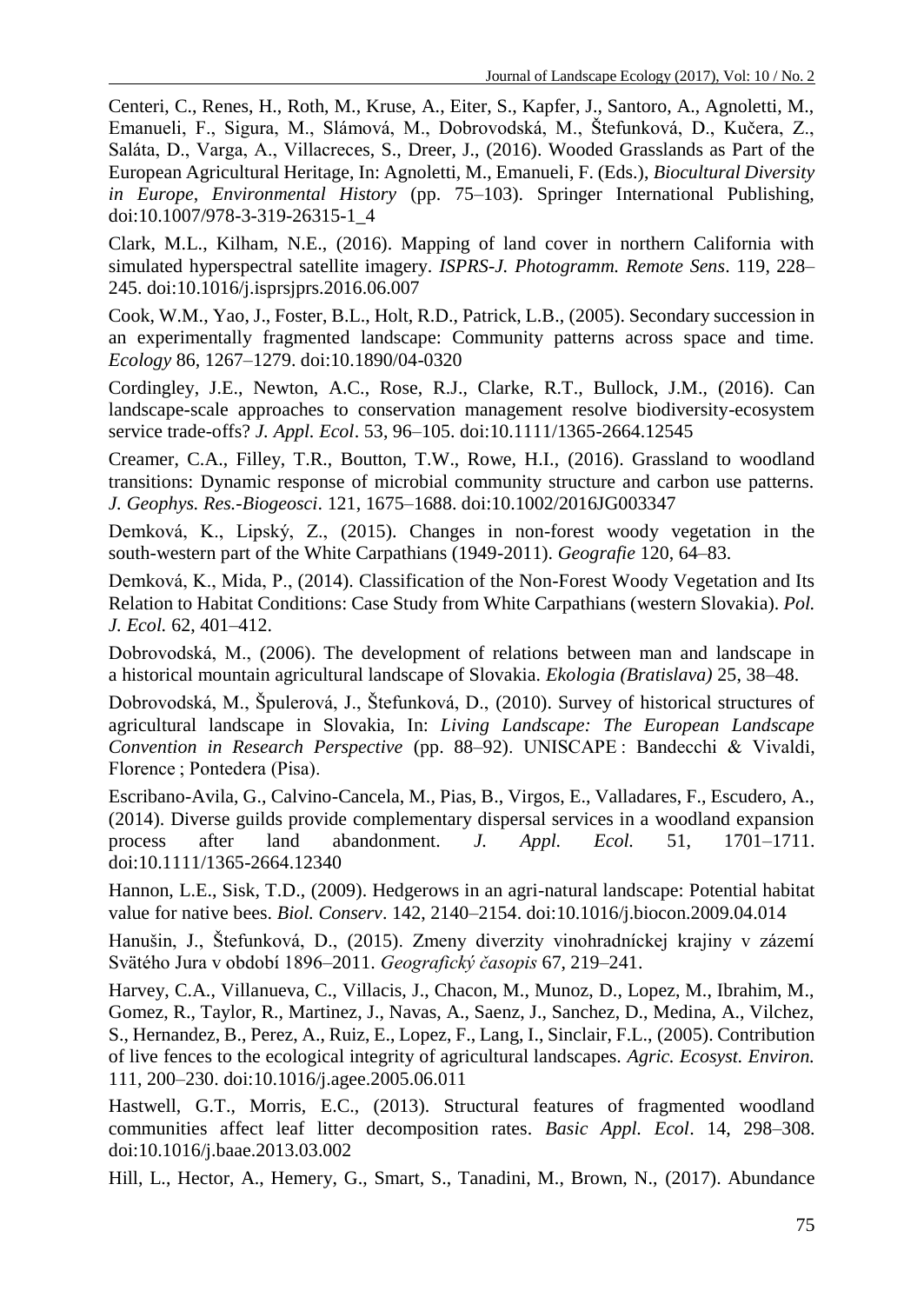distributions for tree species in Great Britain: Atwo-stage approach to modeling abundance using species distribution modeling and random forest. *Ecol. Evol*. 7, 1043–1056. doi:10.1002/ece3.2661

Kalda, O., Kalda, R., Liira, P., (2015). Multi-scale ecology of insectivorous bats in agricultural landscapes. Agric. Ecosyst. Environ. 199. 105–113. agricultural landscapes. *Agric. Ecosyst. Environ.* 199. doi:10.1016/j.agee.2014.08.028

Keenleyside, C., Tucker, G., (2010). *Farmland Abandonment in the EU: an Assessment of Trends and Prospects*. (Report prepared for WWF.). Institute for European Environmental Policy, London.

Klaus, F., Bass, I.J., Marholt, L., Müller, B., Klatt, B., Kormann, U., (2015). Hedgerows Have a Barrier Effect and Channel Pollinator Movement in the Agricultural Landscape. *Journal of Landscape Ecology* 8, 22–31. doi:http://dx.doi.org/10.1515/jlecol-2015-0001

Kuemmerle, T., Hostert, P., Radeloff, V.C., van der Linden, S., Perzanowski, K., Kruhlov, I., (2008). Cross-border comparison of post-socialist farmland abandonment in the Carpathians. *Ecosystems* 11, 614–628.

Kyle, G., Duncan, D.H., (2012). Arresting the rate of land clearing: Change in woody native vegetation cover in a changing agricultural landscape. *Landsc. Urban Plan*. 106, 165–173. doi:10.1016/j.landurbplan.2012.03.004

Lentini, P.E., Fischer, J., Gibbons, P., Hanspach, J., Martin, T.G., (2011). Value of large-scale linear networks for bird conservation: A case study from travelling stock routes, Australia. *Agric. Ecosyst. Environ*. 141, 302–309. doi:10.1016/j.agee.2011.03.008

Lieskovský, J., Bezák, P., Špulerová, J., Lieskovský, T., Koleda, P., Dobrovodská, M., Buergi, M., Gimmi, U., (2015). The abandonment of traditional agricultural landscape in Slovakia - Analysis of extent and driving forces. *J. Rural Stud*. 37, 75–84. doi:10.1016/j.jrurstud.2014.12.007

Mojses, M., Petrovič, F., (2013). Land use changes of historical structures in the agricultural landscape at the local level - Hriňová case study. *Ekologia (Bratislava)* 32, 1–12.

Pazúr, R., Lieskovský, J., Feranec, J., Oťaheľ, J., (2014). Spatial determinants of abandonment of large-scale arable lands and managed grasslands in Slovakia during the periods of post-socialist transition and European Union accession. *Applied Geography* 54, 118–128. doi:10.1016/j.apgeog.2014.07.014

Plieninger, T., Levers, C., Mantel, M., Costa, A., Schaich, H., Kuemmerle, T., (2015). *Patterns and Drivers of Scattered Tree Loss in Agricultural Landscapes: Orchard Meadows in Germany (1968-2009).* PLoS One 10, e0126178. doi:10.1371/journal.pone.0126178

Rackham, O., (2001). *The History of the Countryside: The Classic History of Britain's Landscape, Flora and Fauna*. Phoenix, London.

Regos, A., Dominguez, J., Gil-Tena, A., Brotons, L., Ninyerola, M., Pons, X., (2016). Rural abandoned landscapes and bird assemblages: winners and losers in the rewilding of a marginal mountain area (NW Spain). *Reg. Envir. Chang.* 16, 199–211. doi:10.1007/s10113-014-0740-7

Reháčková, T., Pauditšová, E., (2003). Ecological networks in urban areas - New approaches. *Ekol. Bratisl*. 22, 108–118.

Skalos, J., Novotny, M., Woitsch, J., Zacharova, J., Berchova, K., Svoboda, M., Krovakova, K., Romportl, D., Keken, Z., (2015). What are the transitions of woodlands at the landscape level? Change trajectories of forest, non-forest and reclamation woody vegetation elements